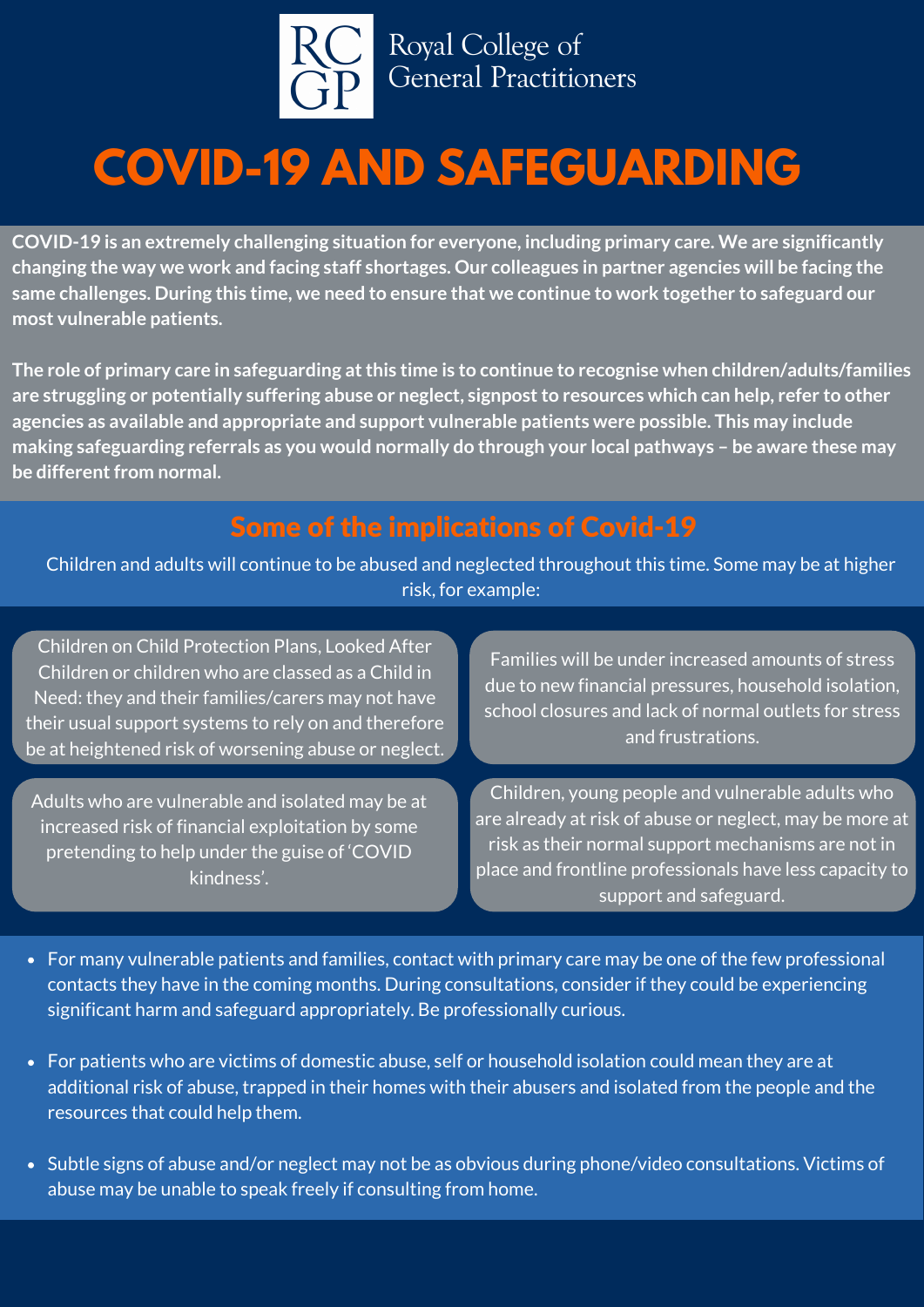## Practical tips for safeguarding children, families and vulnerable adults during this period

For phone or video consultations:

Check who else is in the house/room when you are consulting.

Ask about what support they have, how they are managing with isolation/schools closing/social distancing.

#### Ask if they feel safe.

Consider use of 'closed' questions when asking about safety – questions with 'yes/no' answers may help a victim of abuse share that they are being harmed.

Encourage and promote ongoing social support and contact with their friends and family through virtual means e.g. by phone, video chat.

#### For families with young babies, share the ICON message (see resources)

- An infant crying is normal and it will stop! Babies start to cry more frequently from around 2 weeks of age.
- Comfort methods can sometimes soothe the baby and the crying will stop. Is the baby hungry, tired or in need of a nappy change?
- It's okay to walk away if you have checked the baby is safe and the crying is getting to you. After a few minutes when you are feeling calm, go back and check on the baby.
- Never, ever shake or hurt a baby. It can cause lasting brain damage and death.
- Knowing who your local domestic abuse agencies are and how you can refer patients to them at this time.
- Follow local safeguarding procedures if you become aware there are children or vulnerable adults experiencing domestic abuse. Consider a MARAC referral if there is a significant risk of harm.

SafeLives have developed specific resources for domestic abuse and COVID (see resources).

If you are an IRIS Domestic Abuse Aware Practice, please continue to refer patients to your IRIS Advocate Educator (see resources).

- Keep communication channels open with other key health/social care professionals who are involved in the care of vulnerable children and adults. Continue to share information as you would normally for the purposes of safeguarding, including for strategy meetings, child protection and adult safeguarding enquiries, safeguarding case conferences.
- The roles of practice staff may be different at this time due to redeployment, self/household isolation, or staff needing to work from home: it may therefore be possible for staff other than GPs to support safeguarding work within the practice during this difficult time. GPs who are self-isolating at home but are otherwise well may also be able to help with this.
- Whilst safeguarding training is not a priority at this time, safeguarding patients will remain an important and essential role for primary care. Seek advice from your colleagues or your local safeguarding professionals if you are not sure what to do.